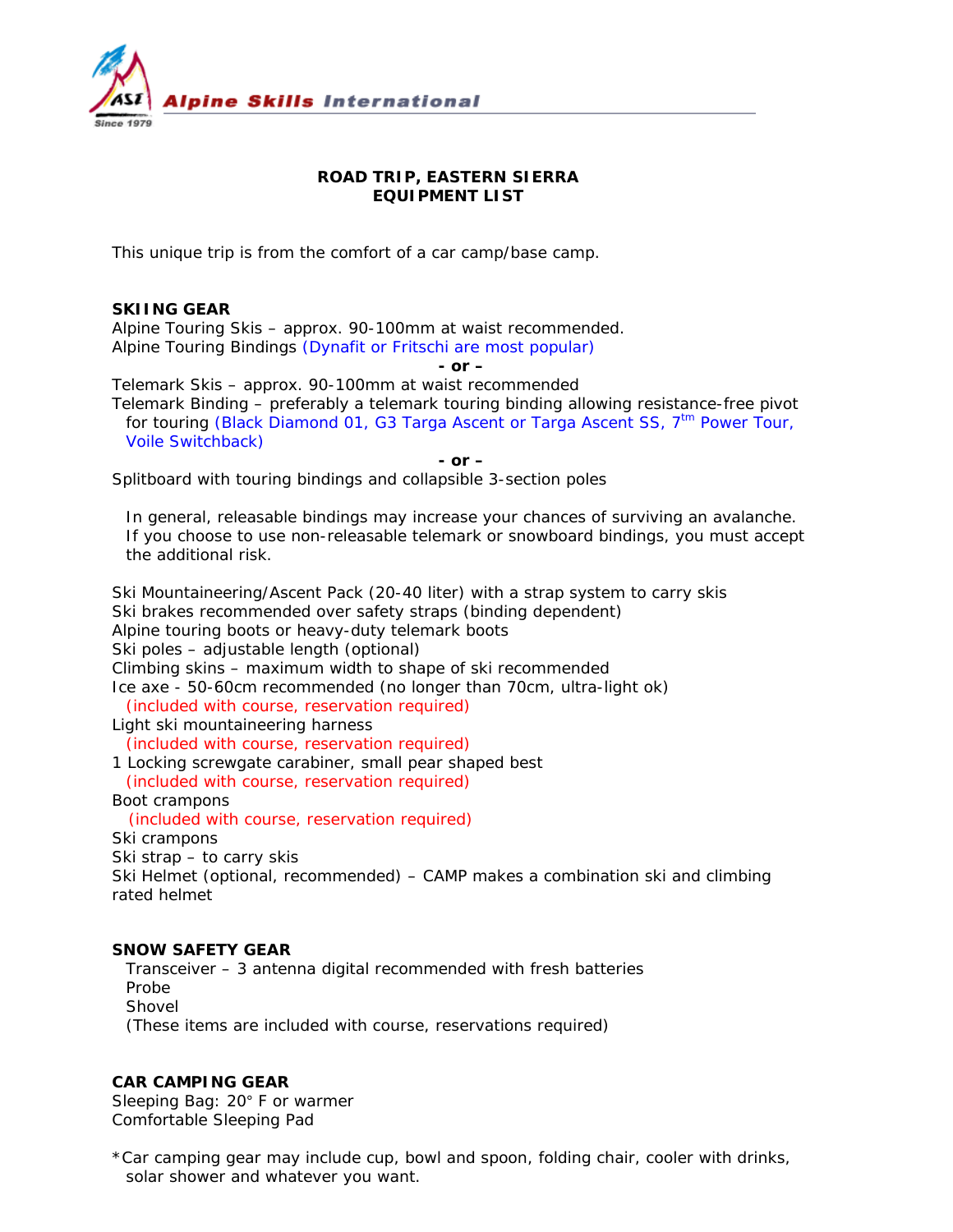# **CLOTHING**

#### **Next to skin layers:**

Short sleeve T-shirt – light merino wool or capilene Long sleeve light merino wool or capilene zip T-neck Merino wool or capilene briefs Merino wool or capilene light long johns Ski socks – wool/nylon blend or similar (2 pr.)

#### **Outer layers:**

Soft-shell jacket (lightly insulated) or fleece pullover or full zip Soft-shell mountain pants (AKA "guide pants" – synthetic stretch woven fabric) - Patagonia, Mammut or similar Light puff jacket (nylon with synthetic insulation) Light outer shell (waterproof/breathable jacket and pants) Light wool or fleece hat Fleece neck gaiter for storm conditions Sun hat – with visor Gloves – medium weight ski gloves and light gloves for spring conditions Light down or fiberfill booties (optional, many experts change socks and wear their inner boots in the tent and/or use their outer shells for quick bathroom trips) Bandana

*This is a recommended optimum layering system. Certain items may be substituted but combination of layers should equal the recommended list for warmth, moisture wicking, wind and precipitation resistance, weight and packability.* 

#### **MISCELLANEOUS**

1-2 Liter water container (wide-mouth lexan recommended) or hydration system (with soft hydration bladder, an additional hard Lexan 1 Liter bottle is recommended for camp use). Bottle can be refilled during the day at open water and snow can be added for solar melting. Water purification – Iodine tablets or tincture of iodine in small plastic dropper bottle Sunglasses with retainer Goggles with light lenses for storm conditions Sunscreen – 50+ SPF (small amount in squeeze bottle) Lip balm  $-30+$  SPF Small personal first aid kit – band-aids, moleskin, tape, aspirin, antacid tablets Toothbrush and toothpaste - small tube Toilet paper in zip-lock bag with matches Lightweight headlamp with fresh batteries Butane lighter Small pocket knife Camera (optional) Small 2-way FRS radio (optional)

## **ASI PROVIDES**

All group guiding equipment, 3-antenna digital avalanche transceivers, probes, shovels, group first-aid, emergency and repair kits, tents, stoves, fuel, cook kits, and 1 dinner.

### **FOOD**

We recommend breakfast & dinners at the Mobile Mart, near where we will be camping.

You will need to bring snack lunch food for 2 days. Variation in taste makes it most practical for each participant to pack his or her own breakfast and lunch food. These are easy but should be calculated carefully.